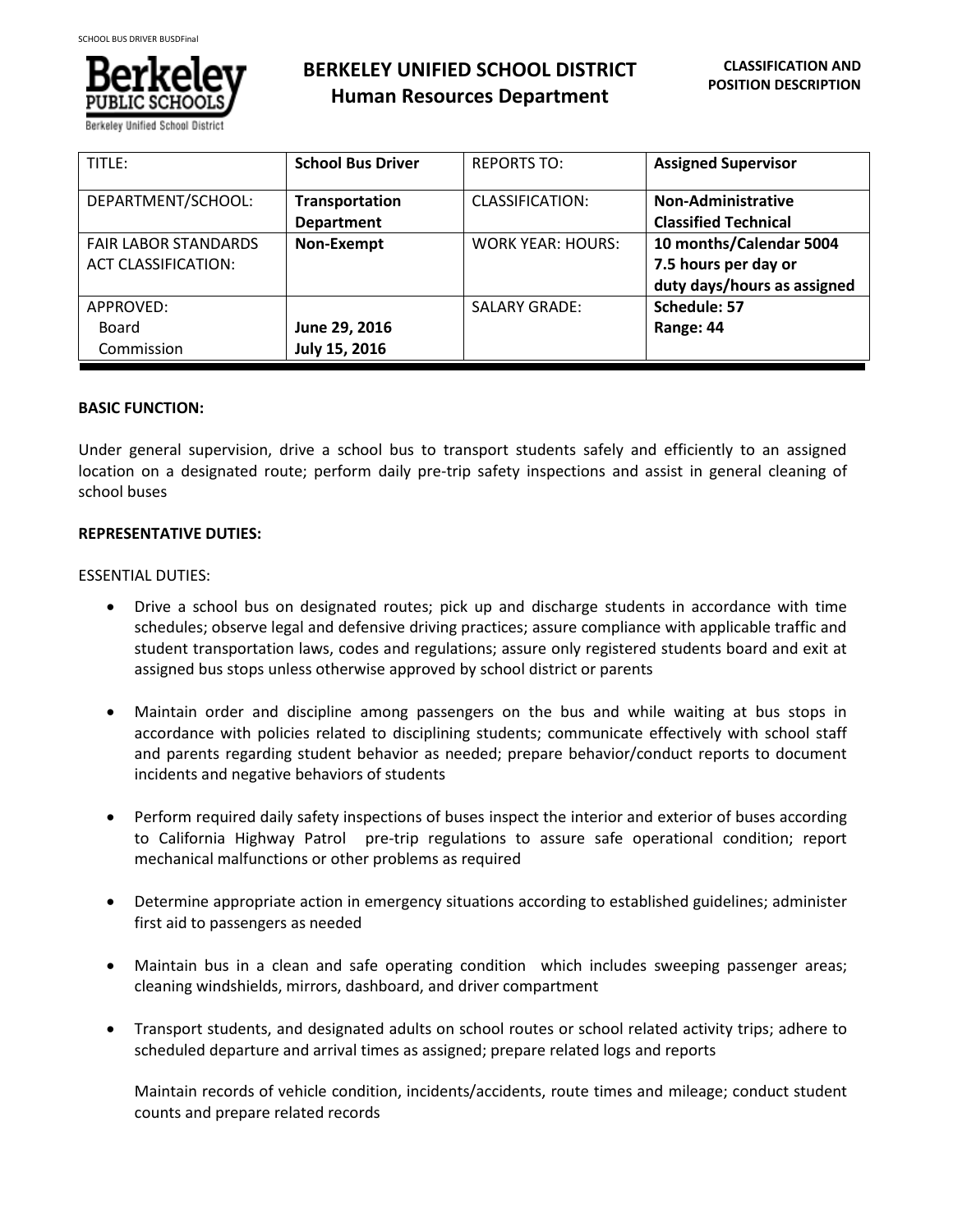- Assist students as needed in boarding, buckling, and loading, securing and unloading students in wheelchairs as assigned; operate a wheelchair lift as assigned
- Utilize two-way radios for bus to bus and bus to base communications
- Communicate with Transportation Operations Staff and Maintenance Shop on a daily basis regarding safety concerns, safety of school bus stops and the mechanical condition of the buses
- Be available to respond to emergency or natural disaster situations when there is an urgent need to transport students, designated adults, victims, or others as needed

#### OTHER DUTIES:

Perform related duties as assigned

### **KNOWLEDGE AND ABILITIES:**

## KNOWLEDGE OF:

Provisions of the California Motor Vehicle Code, California Highway Patrol Regulations, and Education Code applicable to the operation of vehicles in the transportation of students

- California Vehicle Code and local traffic ordinances
- District policies and practices regarding pupil transportation
- Safe and defensive driving practices
- Proper operations of school buses
- Applicable traffic and student transportation laws, codes and regulations
- Basic first aid procedures
- Basic record-keeping techniques
- Interpersonal skills using tact, patience and courtesy
- Health and safety regulations
- Oral and written communication skills as related to the position

### ABILITY TO:

- Drive a school bus safely and efficiently
- Communicate about mechanical issues and defects verbally and in writing
- Perform daily pre-trip safety inspections; and assist in general cleaning of school buses.

Learn and apply District policies and procedures related to student discipline on buses Maintain a safe level of discipline among passengers Observe legal and defensive driving practices Learn and follow designated routes Learn the functionality and tolerance of the dual air braking system Learn the proper use of the electronically controlled transmissions installed in the fleet Maintain bus in a clean and orderly condition Administer first aid Maintain routine records as related to the position Understand and follow oral and written directions Communicate effectively with others Adhere to schedules and assigned time lines, except under extenuating circumstances Operate a two-way radio Maintain a clean driving record Maintain the safety and security of assigned students and all passengers